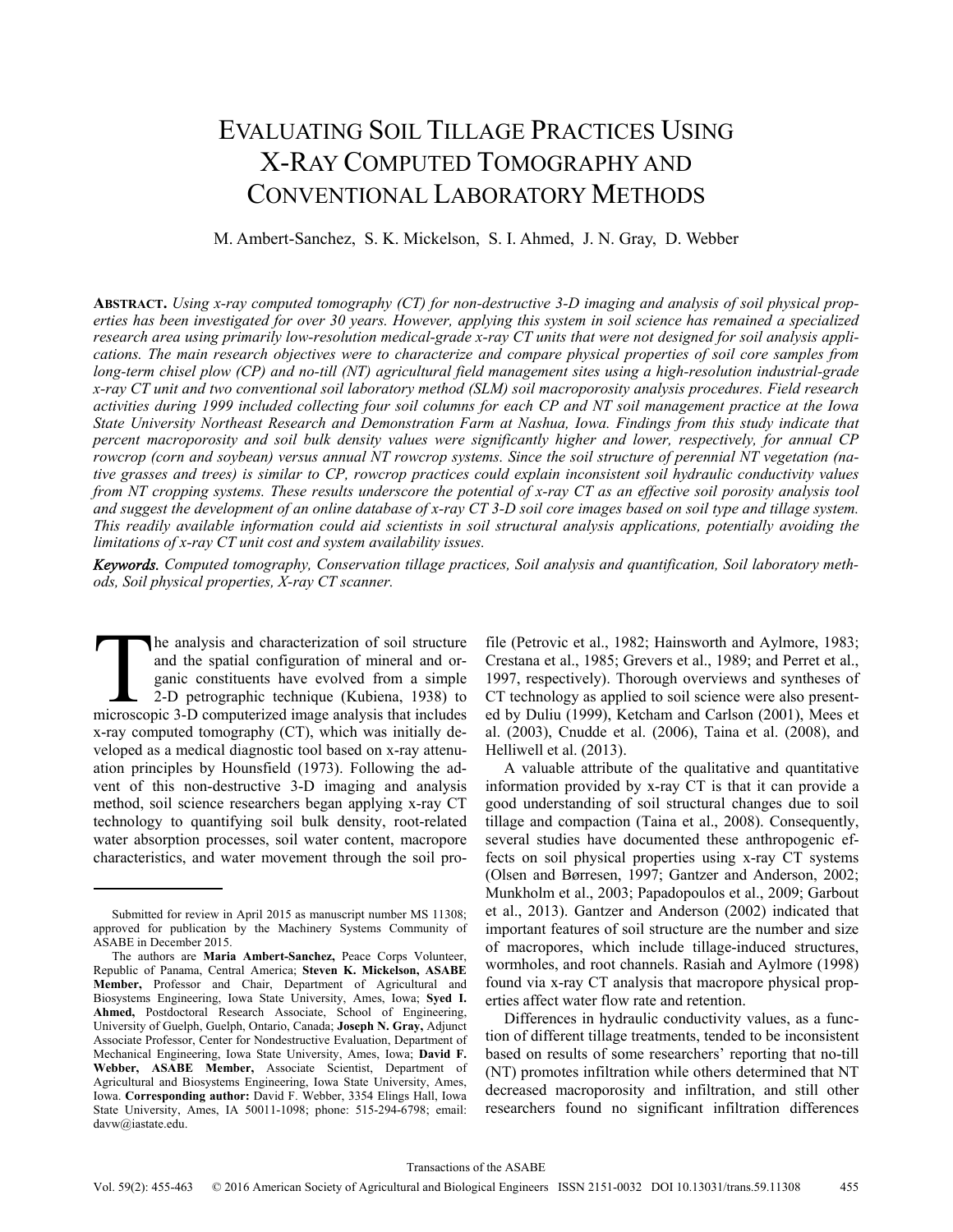between NT and conventional tillage practices (Gantzer and Anderson, 2002). Although variable soil types could have contributed to these inconsistent results, several other more recent studies also used x-ray CT technology to investigate soil core sample macroporosity characteristics as a function of the effects of agroforestry, native prairie, grass buffer, and no-till rowcrop vegetation systems (Rachman et al., 2005; Udawatta et al., 2006, 2008; Udawatta and Anderson, 2008; Kumar et al., 2010a, 2010b). All of these CT-applied soil structure analyses found that agroforestry and other perennial NT vegetation systems had significantly higher soil percent macroporosity and hydraulic conductivity values compared with annual NT rowcrops that included primarily corn, soybean, and corn-soybean rotation systems.

Although soil structural components that include macropores can be identified from the soil matrix using xray CT technology, nearly all studies reported by Gantzer and Anderson (2002) used low-resolution medical-grade CT systems that were not uniformly scaled regarding volume element (voxel) resolution. Since 2002, medical-grade CT scanners have been the predominant systems used in several CT-applied soil structure analysis studies included in this article. Moreover, these medical-grade CT systems are limited to image resolutions that only detect "large" macropores (>1 to 2 mm) and generally provide poorly characterized macroporosity results (Gantzer and Anderson, 2002). Consequently, Gantzer and Anderson (2002) employed both medical-grade and high-resolution industrial-grade x-ray CT systems to measure relative x-ray attenuation values of conventional chisel-disk-disk (CDD) tillage and NT intact soil samples, and they compared the estimates of macropore characteristics from these CDD and NT treatments. They concluded that the industrial-grade xray CT scanner can characterize differences in soil macroporosity more precisely than standard medical-grade CT systems. They also concluded that high-resolution tomography can aid in the discrimination of differences between seedbeds created by different tillage systems. While several reports over the last 30 years predicted that x-ray CT systems would become less expensive and more available, Cassel and Nielsen (1994) and Macedo et al. (2002) found that the major limiting factors against widespread adoption of x-ray CT technology for soil science investigations were cost and availability.

The main objectives of this research were to characterize and compare the physical properties of soil core samples taken from long-term chisel plow (CP) and no-till (NT) agricultural field management sites using an industrialgrade x-ray CT unit and two conventional soil laboratory method (SLM) porosity analysis procedures. Specific objectives of this study included comparing soil structure

analysis results from the SLM and CT procedures to evaluate differences in percent macroporosity and macropore number distribution, addressing reported inconsistencies in soil hydraulic conductivity values based on CP and NT tillage systems, and suggesting the development of a database of x-ray CT 3-D soil core images based on soil type and tillage system. This soil core image database could be made available via the internet to soil scientists for laboratory soil structural image comparison and related nondestructive evaluation of soil characteristic and process analysis applications, potentially avoiding the substantial limitations of industrial-grade x-ray CT unit cost and system availability issues.

# **MATERIALS AND METHODS**

### **RESEARCH SITE AND SOIL DESCRIPTION**

The field plot soil core sampling component of this study was conducted at the Iowa State University Northeast Research and Demonstration Farm near Nashua, Iowa (42° 56.173′ N, 92° 34.196′ W). The predominant soil type at the research site is Kenyon loam, a fine loamy, mixed, mesic Typic Hapludolls in the Clyde-Kenyon-Floyd soil association. Lesser soil types at the site include Clyde loam, Floyd loam, and Readlyn loam. The soils are classified as deep, moderately well-drained, and moderately permeable with selected soil physical properties given in table 1 (Voy, 1995).

### **SOIL SAMPLING APPARATUS AND PROCEDURE**

Sixteen soil sample columns (30.48 cm long  $\times$  7.72 cm diameter) were obtained from the research site in undisturbed condition during the 1999 continuous corn crop rotation season to evaluate the effects of macropores on eight CP and eight NT treatment samples at three soil depth ranges ("slice zones"): 0 to 5.1 cm, 5.1 to 10.2 cm, and 10.2 to 15.3 cm. The 16 soil cores were collected using a portable soil hammer apparatus that consisted of a slide arm and an unbolted (removable) base with dimensions of 76.2 cm in length and 7.62 cm in diameter. The removable base was designed to enable the Plexiglas cylinder to be placed inside the base, allowing attachment to the slide arm and hammer, which was placed onto the soil surface and struck repeatedly until a soil depth of 30.48 cm was reached. All 16 soil cores were then placed in freezer storage prior to soil core sample preparation. The 30.48 cm long soil core length was selected to provide the necessary slice zones for the soil tillage effects analysis and to determine the approximate depth for all 16 samples where soil core sampling compaction and pore space deformation effects started to occur (at 15.3 cm, below which the remaining 12.66 cm was cut and discarded). Likewise, the top (surface) 2.52 cm

**Table 1. Selected soil descriptions and physical properties (maximum depth range = 0 to 53 cm) at the Iowa State University Northeast Iowa Research and Demonstration Farm site (Voy, 1995).** 

|               |             |                                            | <b>Bulk Density</b>   | Clay     | Permeability  |
|---------------|-------------|--------------------------------------------|-----------------------|----------|---------------|
| Soil Map Unit | Soil Series | Soil Description                           | $(g \text{ cm}^{-3})$ | (%)      | $(cm h^{-1})$ |
| 83            | Kenyon      | Fine-loamy, mixed, mesic Typic Hapludolls  | 1.40                  | 18 to 26 | 1.5 to 5.1    |
| 84            | Clyde       | Fine-loamy, mixed, mesic Typic Haplaquolls | 1.35                  | 28 to 32 | 1.5 to 5.1    |
| 198           | Floyd       | Fine-loamy, mixed, mesic Aquic Hapludolls  | 1.35                  | 20 to 26 | 1.5 to 5.1    |
| 399           | Readlyn     | Fine-loamy, mixed, mesic Aquic Hapludolls  | 1.35                  | 18 to 24 | 1.5 to 5.1    |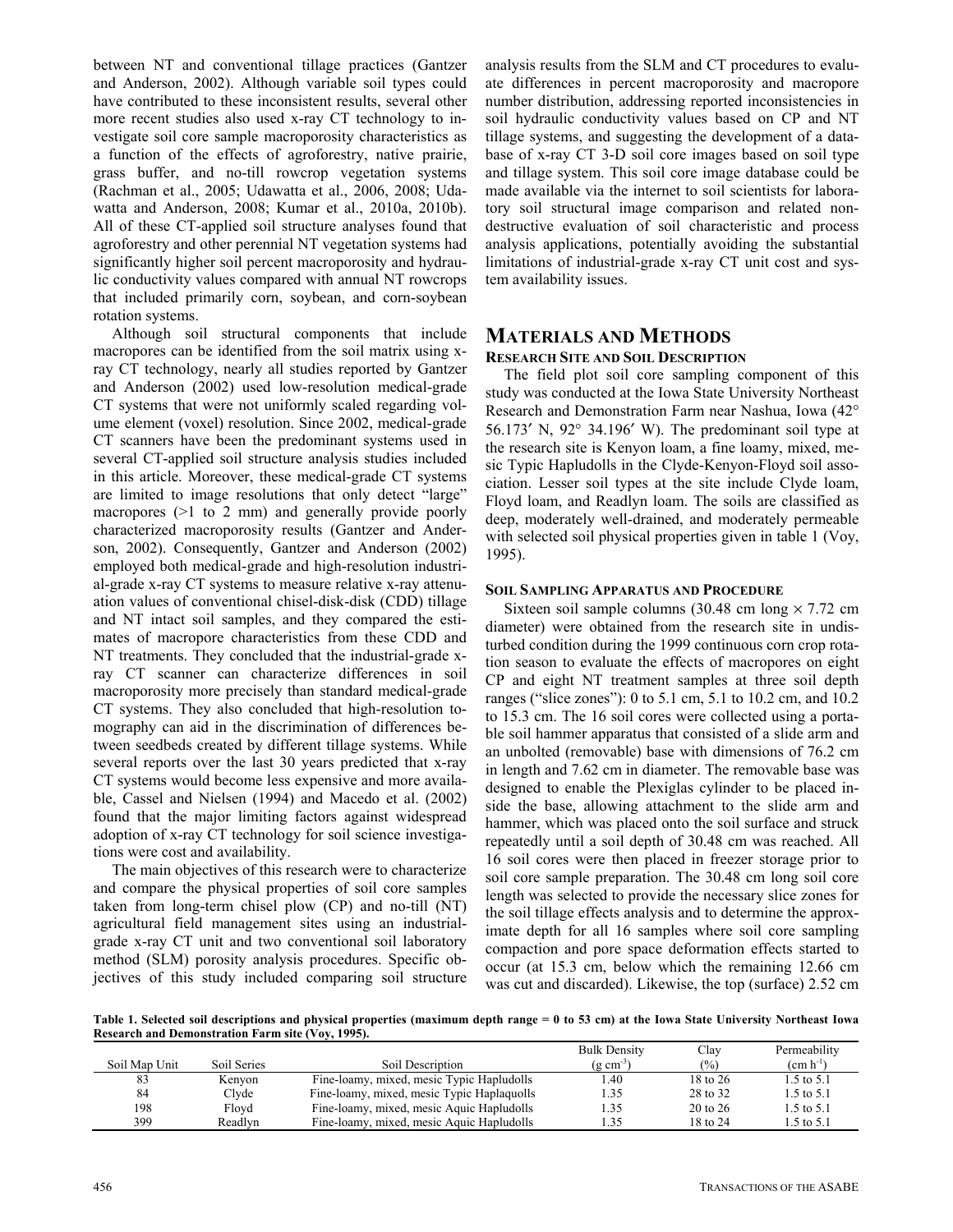section was cut and discarded to minimize the effects of air porosity encircled on the soil core sampler cylinder walls. This preparation process resulted in a 15.3 cm long soil core sample. After the 16 soil columns were prepared, they were again placed in freezer storage until SLM and x-ray CT analyses were conducted. Final selection of soil columns for analysis involved using a 3-D visualization program to choose structured soils from different plots with good soil details. This selection process, which incorporated quantification of soil properties (e.g., macroporosity), was conducted in the x-ray facility at the Center for Nondestructive Evaluation (CNDE), Ames, Iowa.

### **X-RAY CT SCANNING SYSTEM AND IMAGE DATA ACQUISITION PROCEDURE**

The CNDE industrial-grade x-ray CT scanning system used in this study was based on an IRT model IXRS-320/3200 x-ray tube at a maximum tube voltage of 320 kV and power of 3200 W with focal spot sizes of 0.12 and 0.3 cm and a 9° cone beam angle. This IRT scanner was used to conduct relative 3-D pixel (or "voxel") volume scans of eight randomly selected soil cores from the total of 16 CP and NT soil core samples. The 30 cm image intensifier consisted of an approximately 2.74 cm diameter output phosphor optically coupled with a lens to a Cohu model 4915 charge-coupled device (CCD) camera that included a 1.27 cm image format with RS-170 signal output. During an x-ray CT scan, the object was projected in increments of 1° over a rotation of 360°. The scanner image resolution was 0.6 mm  $\times$  0.6 mm  $\times$  1.275 mm (approx. voxel volume  $= 0.46$  mm<sup>3</sup>). The voltage and current settings used during the x-ray CT scanning process were 95.3 kV and 0.22 mA, respectively.

The x-ray CT image data acquisition process initially included adjusting x-ray energy levels during CT scanning to account for scatter and beam-hardening effects (Martz et al., 1989). During the CT scanning process, images were generated automatically by the CCD camera. The CT images were subsequently reconstructed using a filtered backprojection algorithm (RECON) program (Zhang, 2003). The software used to visualize the reconstructed images was the New X-ray Vision (NXrVision) program developed at CNDE (Zhang, 2003). The NXrVision program is the data collection program used to set up a CT scan. This software program collected CT data as radiographic images and fully controlled the system hardware motion stages and monitors. Macro-processing, system calibration, and image development were also managed by this program. There are several tools in the NXrVision program, one of which includes a process for viewing the reconstructed CT images. An additional software program (Xpert) was available to view the CT slices in a 3-D format (Fan, 2001). In this study, 40 image "slices" conducted on each of the three 5.1 cm soil segment depths (0 to 5.1 cm, 5.1 to 10.2 cm, and 10.2 to 15.3 cm) were generated as sinograms in the \*.sin format from the NXrVision program. A schematic of the CNDE x-ray CT scanner system with component descriptions is shown in figure 1.



**Figure 1. Schematic diagram of the x-ray CT scanner system: a = x**ray tube, **b** = fan beam, **c** = rotation axis, **d** = shutter and image inten**sifier, e = objective lens, f = mirror, g = camera, h = CPU, i = frame grabber, j = x-ray control panel, and k = platform positioner controller.** 

### **X-RAY CT SOIL MACROPOROSITY ANALYSIS**

Following x-ray CT soil core sample scanning and image reconstruction, the next step involved quantifying the soil macroporosity in undisturbed soil columns for CP and NT tillage practices. An important assumption of this study was to consider only pores larger than 1000 μm as macropores. Several studies have reported classifying soil macropores as an equivalent cylindrical pore diameter greater than 1000 μm (Perret et al., 1999; Rachman et al., 2005; Udawatta et al., 2006, 2008; Udawatta and Anderson, 2008; Kumar et al., 2010a, 2010b). Consequently, this study determined that pores larger than 1000 μm were considered macropores using the x-ray CT soil macroporosity analysis procedure.

The measurement of macropores was conducted using an analytical approach involving the measurement of macropore diameter and distance across the soil sample using the distance formula applied to cross-sectional images, as described by Sullivan (2002). The x-ray CT analysis procedure for measuring porosity was based on the difference in the CT gray-scale value between soil and pores. A simple threshold method was used in this analysis, and by counting the voxels with gray-scale values of porosity and those of soil, the percent porosity for the sample was calculated. The threshold was varied to ensure that the porosity measure was stable. Porosity in subregions of the soil was estimated by virtually sectioning the soil sample with the x-ray CT viewing software and repeating the process for the porosity measurement for the whole sample.

The entire frozen 15.3 cm long prepared soil core sample was used in the CT analysis for generating crosssectional images of the three 5.1 cm slice zones (0 to 5.1 cm, 5.1 to 10.2 cm, and 10.2 to 15.3 cm). However, the top (surface) 2.52 cm and bottom 12.66 cm soil core sample segments of the original 30.48 cm soil core were cut and discarded during the preparation process. These soil core preparation steps were conducted to minimize the ef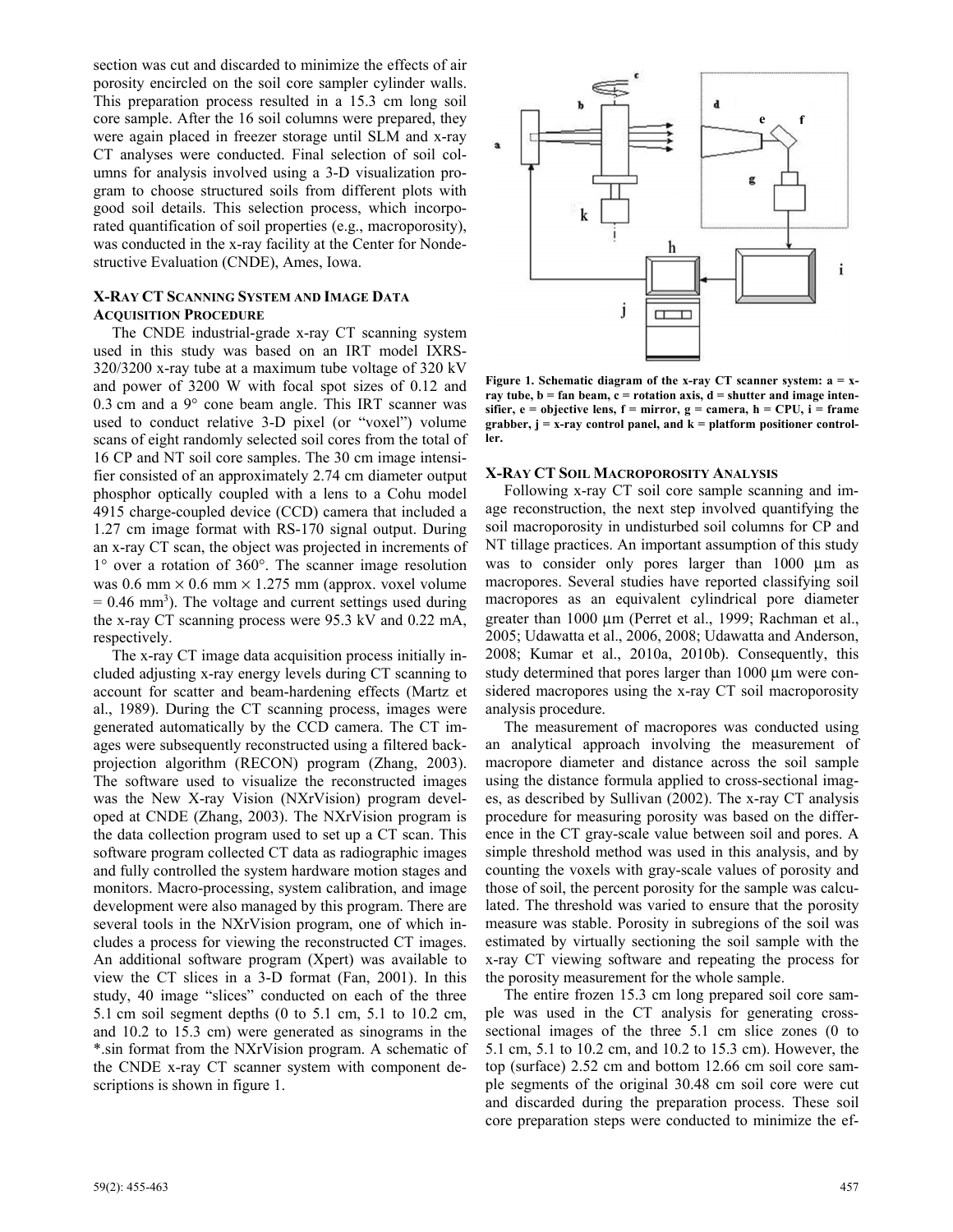fects of sampling tube wall air porosity encirclement and soil core sampling compaction and deformation, respectively. For example, if the air volumes from the original 2.52 cm top (surface) and bottom 12.66 cm soil core segments were included in the quantification calculations, they could overestimate and underestimate the macroporosity analysis values, respectively.

The computer program used for macroporosity analysis was referred to as 3-D visualization software and was written in Microsoft Visual C++ program script (Fan, 2001). This 3-D image analysis software enabled the x-ray CT system user to observe details such as macropores and colors from specified regions of interest (ROI) in crosssectional images and convert standard ASCII (\*.asc) data files to 3D (\*.vol) ROI images format files.

### **SOIL LABORATORY METHODS (SLM) FOR MACROPOROSITY ANALYSIS**

In addition to quantifying macroporosity and other soil physical properties using x-ray CT, two SLM soil structural analysis procedures were applied to soil core samples in this study to determine air-filled porosity at three different soil depth ranges (0 to 5.1 cm, 5.1 to 10.2 cm, and 10.2 to 15.3 cm). The frozen soil cores that were pre-cut to 15.3 cm for the CT analysis were cut again into three slice zones of 0 to 5.1 cm, 5.1 to 10.2 cm, and 10.2 to 15.3 cm for the SLM analysis. The two SLM procedures involved saturating a soil core sample and allowing the pore water to drain under gravity conditions. The macroporosity analysis results generated by the computer programs used with the x-ray CT procedure were compared to the average of the two SLM analysis results to quantify soil macroporosity. The results of these SLM procedures were then analyzed and compared with the CP and NT soil tillage treatment data results.

Air-filled porosity measurements by the first SLM procedure (SLM1) involved wetting a soil sample 5.1 cm in height to saturate the sample with water from the bottom to the surface for 24 h. Immediately following the 24 h wetting period, the soil sample was removed from the water reservoir and allowed to drain freely for 2 min under gravity conditions. The drained water (effluent) from the large pores was captured in drain cups. This effluent represented the drained pore volume (or the air-filled pore volume) of the soil sample. Under normal gravity drainage conditions, the equilibrium matric potential would be 0 cm at the bottom of the column and -5.1 cm at the top of the column. These two matric potential measurements represented an average matric potential of -2.5 cm for the entire soil sample (Jury and Horton, 2004).

The second SLM soil pore analysis procedure (SLM2) used to determine air-filled porosity of the soil sample was conducted by computing the total porosity of the soil. The bulk density of the soil core sample was calculated by dividing the soil dry mass  $(g)$  by the total volume  $(cm<sup>3</sup>)$  of the soil sample. In addition to the bulk density, the volumetric water content was determined by multiplying the soil bulk density  $(g \text{ cm}^{-3})$  by the gravimetric water content  $(g)$ . The quantification of air-filled porosity was determined by subtracting the volumetric water content  $(cm<sup>3</sup>)$  from the total pore volume (cm<sup>3</sup>) (Hillel, 1980).

During the initial wetting of the soil core samples, a potential discrepancy in the SLM1 and SLM2 analysis procedures (caused by trapped air in some of the pores) could have resulted in soil samples reaching less than saturation conditions. Consequently, the volume of water in the soil core sample from the SLM1 procedure could have differed from a soil sample saturated in a water reservoir; or the soil sample may have been lifted from the water reservoir before it was placed over the effluent cup. Additionally, the process of lifting the soil sample from the water reservoir could have resulted in drainage from the largest pores that was not captured in the effluent cup. Therefore, the application of only the SLM1 procedure might underestimate the drained porosity, whereas the exclusive application of the SLM2 procedure (e.g., the sample was fully saturated from a water reservoir) could possibly overestimate the actual drained porosity. In these cases, small pores circled by water or entrapped air did not drain from the soil sample, and this approach to macroporosity quantification required taking a simple average of both the SLM1 and SLM2 results to obtain a more reasonable approximation of air-filled porosity values. Consequently, the average of the two SLM soil macroporosity analysis procedure values is indicated as a single analysis procedure (SLMX).

#### **MACROPOROSITY DISTRIBUTION**

Soil structure analysis data regarding the distribution of macropores can enhance understanding of fissure transport concepts and pore size and water flow distributions in undisturbed soil cores. Several studies have used modern laboratory methods and soil macroporosity data to determine the movement of water through the soil profile (Hopmans et al., 1992; Perret et al., 1997; Rasiah and Aylmore, 1998; Kasteel et al., 2000; Mooney, 2002; Wildenschild et al., 2005). In this study, soil macroporosity was quantified by applying x-ray CT scanning for soil core samples under CP and NT soil tillage treatments at three soil depth ranges (0 to 5.1 cm, 5.1 to 10.2 cm, and 10.2 to 15.3 cm).

The quantification of macropores was determined by using the known size of a voxel. A simple calibration of the voxel size was done by measuring a known object in the CT scan and counting voxels across a feature. The coordinates of pore size were read directly from the computer screen and input into equation 1 (described by Sullivan, 2002):

$$
d = \sqrt{(Y_2 - Y_1)^2 + (X_2 - X_1)^2}
$$
 (1)

where *d* is the distance measured across a pore equal to the square root of  $X_1$ ,  $X_2$ ,  $Y_1$ , and  $Y_2$  spatial point coordinate values of the circumference of each macropore. Figure 2 shows x-ray CT radiographic images of macroporosity distribution throughout the entire 15.3 cm soil profile depth for a CP tillage treatment soil core sample.

The x-ray CT images in figure 2 illustrate a soil profile diagram divided into three soil depth ranges (0 to 5.1 cm, 5.1 to 10.2 cm, and 10.2 to 15.3 cm) represented in threedimensional (3-D, left view) and two-dimensional (2-D, right view) images obtained from the x-ray CT scan for a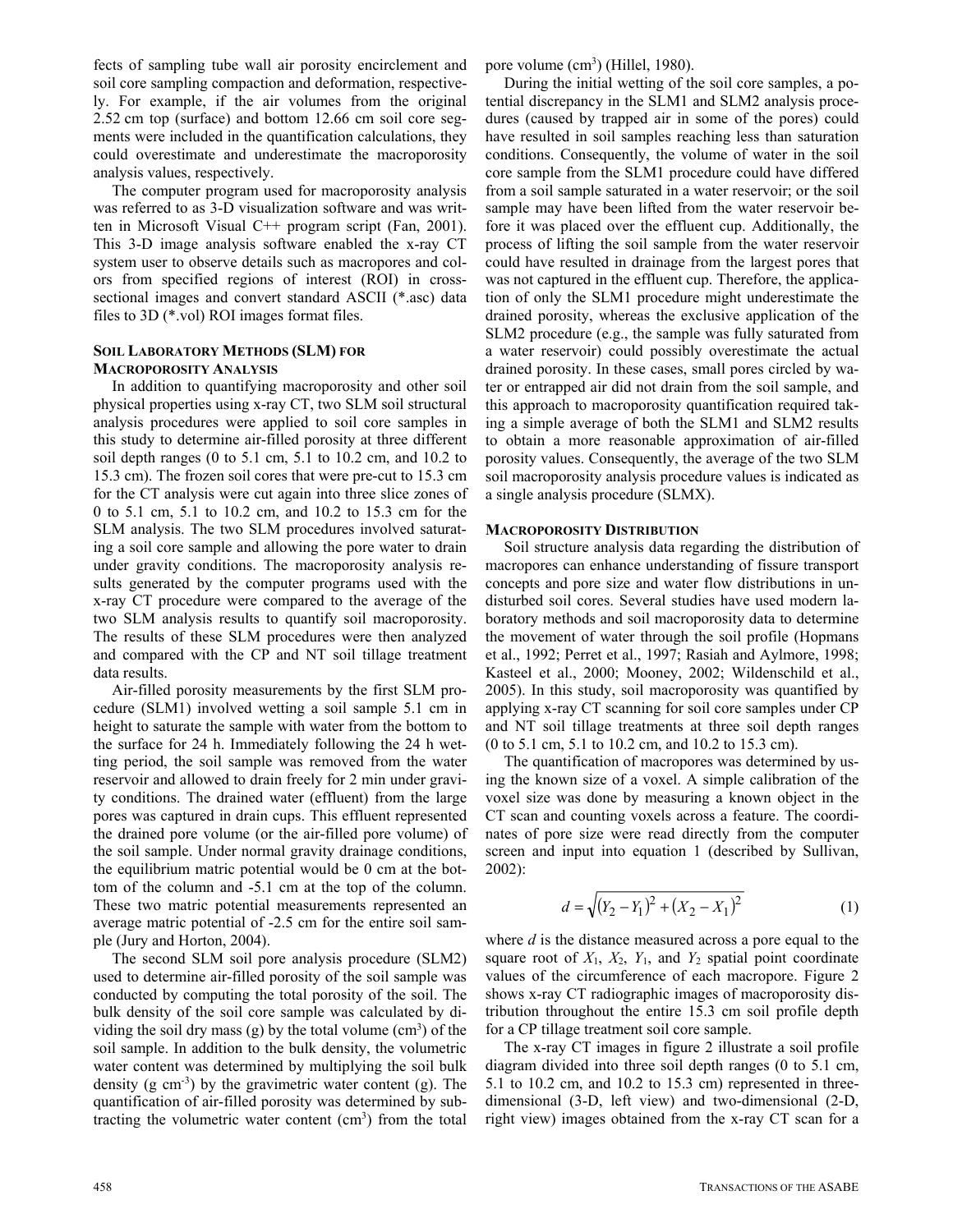

**Figure 2. Macroporosity distribution in the top 15.3 cm soil profile for a chisel-plow (CP) tillage treatment using x-ray computed tomography (CT). Soil depth ranges of 0 to 5.1 cm, 5.1 to 10.2 cm, and 10.2 to 15.3 cm are depicted in images a-b, c-d, and e-f, respectively.** 

soil under the CP soil tillage treatment. The CT images are intended to enhance visualization and analysis potential for identifying and locating soil features such as macropores. For example, figures 2a and 2b (representing the top and bottom soil surfaces at 5.1 cm depth) show few pores at this depth, while figures 2c and 2d (representing a soil depth of 10.2 cm) show large pores at the top of the soil surface and few pores at the bottom. The soil core sections in figures 2e and 2f (representing a soil depth of 15.3 cm) show a very small number of visible macropores. The cracks and pores identified in this soil profile are suspected to have been made by earthworms (*Lumbricus terrestris*) and are similar to soil features measured by Jégou (1998) that included diameters and widths of 1 and 0.5 cm, respectively.

The statistical results were obtained using SAS version 8.2 (SAS, 1985). Significant differences among CP and NT soil tillage practices and SLMX and CT analysis methods were determined by applying SAS general linear model (GLM), analysis of variance (ANOVA), and Student's t-test paired comparisons at the 5% probability level ( $p \leq$ 0.05).

### **RESULTS AND DISCUSSION**

This agricultural field and laboratory study investigated the effects of long-term soil tillage practices on soil structural characteristics in continuous corn crop research plots in north-central Iowa. The study also sought to determine significant differences ( $p \le 0.05$ ) between SLMX and x-ray CT soil structure analysis procedures and quantify soil core sample percent macroporosity, macropore number, and macropore distribution in the soil profile under CP and NT soil tillage treatments.

#### **X-RAY CT AND SLMX MACROPOROSITY ANALYSES**

The results from Student's t-test paired comparisons of SLMX and CT soil analysis values of eight total observations, averaged to four observations of the mean for percent macroporosity, indicate no significant difference between SLMX and CT treatment paired values (df = 3, t = 1.77, p = 0.17). Although the sample size  $(N = 4)$  for this paired comparisons t-test is rather small and has been cautioned against by some methodologists, de Winter (2013) found that a paired t-test is feasible with extremely small sample sizes and concluded that there are no principal objections to using a t-test with sample sizes as small as  $N = 2$ . Table 2 shows the ANOVA results of 24 total observations, averaged to eight observations of the mean percent macroporosity values,

**Table 2. Percent macroporosity analysis results averaged among the three soil depth ranges (0 to 5.1 cm, 5.1 to 10.2 cm, and 10.2 to 15.3 cm) for eight observations of the mean values of comparisons made between soil laboratory methods (SLMX) and x-ray computed tomography (CT) and chisel-plow (CP) and no-till (NT) soil tillage treatments.** 

| <br>Tillage | Macroporosity Analysis <sup>[a]</sup> |               |  |  |
|-------------|---------------------------------------|---------------|--|--|
| Treatment   | $SI$ $MX^{[b]}$                       |               |  |  |
| ΓP          | $9.81$ a $(3.61)$                     | 8.00 a (4.93) |  |  |
| NT          | 8.39a(2.71)                           | 5.87 b (3.79) |  |  |
| . .         |                                       |               |  |  |

[a] Means followed by different lowercase letters are significantly different ( $p \le 0.05$ ). Values in parentheses indicate soil tillage treatment standard deviations. Means are combined  $(n = 8)$  for SLM and CT methods and CP and NT soil tillage treatments.

[b] Values are based on the average (SLMX) of soil laboratory methods:  $SLM1 =$  Sample saturated and then oven dried at 105 $°C$ . SLM2 = Sample saturated and then drained for 1 h.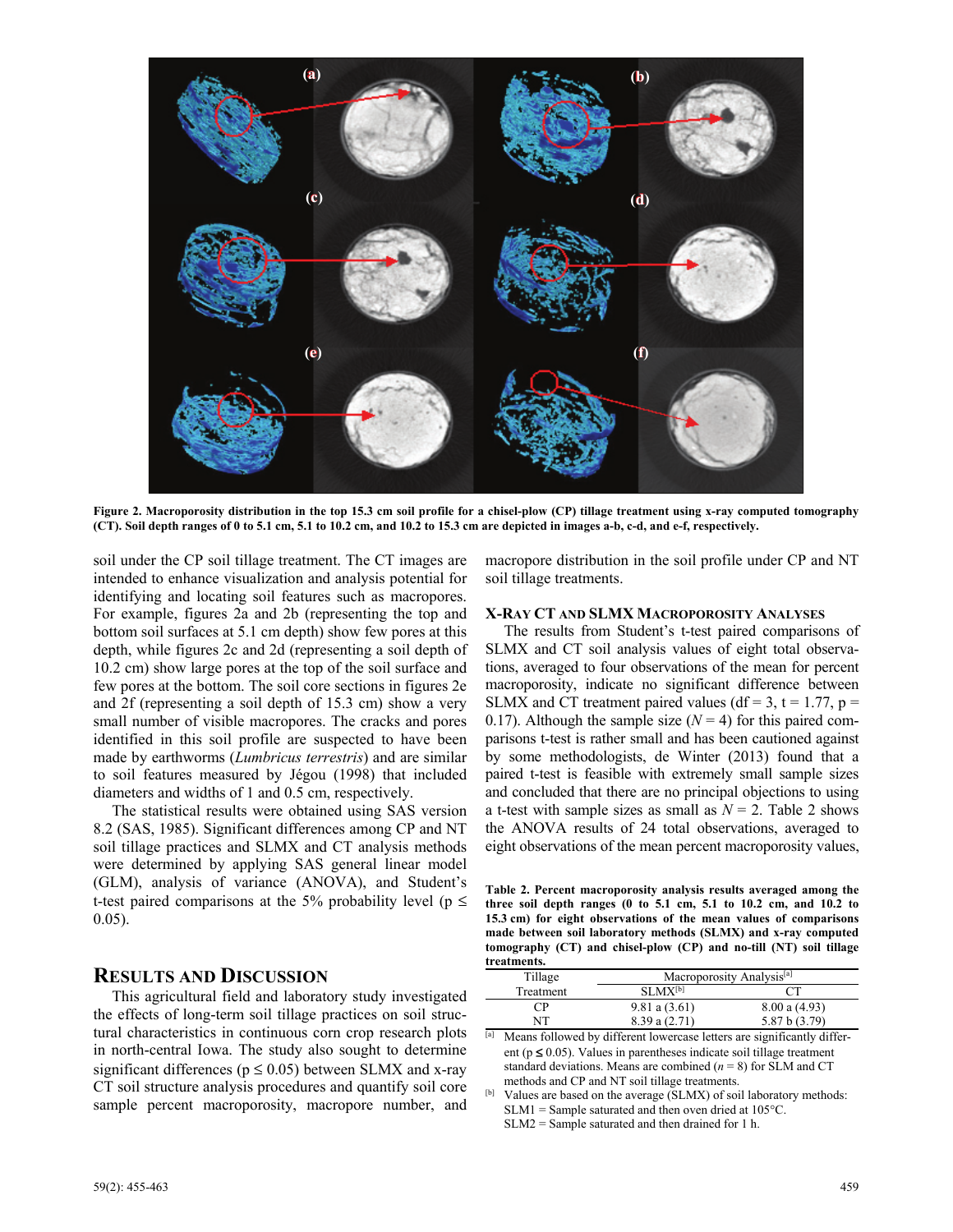**Table 3. Percent macroporosity analysis results at the three soil depth ranges (0 to 5.1 cm, 5.1 to 10.2 cm, and 10.2 to 15.3 cm) for 12 observations of the mean values of comparisons made between soil laboratory methods (SLMX) and x-ray computed tomography (CT)**

| and chisel-plow (CP) and no-till (NT) soil tillage treatments. |                |                                       |                  |  |  |  |
|----------------------------------------------------------------|----------------|---------------------------------------|------------------|--|--|--|
| Depth                                                          | Tillage        | Macroporosity Analysis <sup>[a]</sup> |                  |  |  |  |
| (cm)                                                           | Treatment      | SLMX <sup>[b]</sup>                   | CТ               |  |  |  |
| $0$ to 5.1                                                     | C <sub>P</sub> | 13.1 ac $(4.65)$                      | 12.8 ac $(4.78)$ |  |  |  |
|                                                                | NT             | 9.81 a (0.83)                         | 10.1 ac $(3.33)$ |  |  |  |
| 5.1 to 10.2                                                    | CP.            | 8.34a(1.75)                           | 5.87 a (3.85)    |  |  |  |
|                                                                | NT             | 7.11 a (0.91)                         | 3.87 b (0.84)    |  |  |  |
| 10.2 to 15.3                                                   | CP.            | 7.95 a $(0.96)$                       | 5.34 a $(2.27)$  |  |  |  |
|                                                                | NT             | $8.26$ a $(4.52)$                     | 3.64 b $(2.26)$  |  |  |  |

 $\overline{[a]}$  Means followed by different lowercase letters are significantly different ( $p \le 0.05$ ) within and among soil depths (b and c, respectively). Values in parentheses indicate soil tillage treatment standard deviations. Means are combined  $(n = 12)$  for SLM and CT methods and CP

SLM2 = Sample saturated and then drained for 1 h.

of multiple comparisons between the SLMX and x-ray CT methods and CP and NT tillage treatments averaged among the three soil core sampling depth ranges (0 to 5.1 cm, 5.1 to 10.2 cm, and 10.2 to 15.3 cm). Although these results indicate no significant differences ( $p \leq 0.05$ ) for percent macroporosity between the CP and NT soil tillage treatments when using the SLMX procedures, the NT treatment had significantly lower ( $p \leq 0.05$ ) percent macroporosity compared with the CP treatment when using the CT method.

Table 3 reports the ANOVA results of 24 total observations averaged to 12 observations of the mean values of percent macroporosity comparing the two laboratory (x-ray CT and SLM) methods and two soil tillage (CP and NT) treatments at the three soil core depth ranges. The results indicate no significant differences ( $p \leq 0.05$ ) in percent macroporosity between soil tillage treatments at each of the

three soil core depths for the averaged SLMX laboratory procedure values and at the shallowest soil core depth range (0 to 5.1 cm) for the x-ray CT method. However, under the CT analysis, the NT soil tillage treatment had significantly lower ( $p \le 0.05$ ) percent macroporosity compared to the CP treatment for the two deeper soil core depth ranges (5.1 to 10.2 cm and 10.2 to 15.3 cm, respectively). A macroporosity study using the CT analysis method conducted by Perret et al. (1997) for an uncultivated field for no-till treatment produced a percent macroporosity value of 7.0% for undisturbed soil columns 15 cm in length. In contrast, the percent macroporosity value obtained using the xray CT method in this study was approximately 5.9% for soil columns of approximately 15.3 cm in length. However, a study by Vermeul et al. (1993) that developed an improved SLM procedure for quantifying soil macroporosity reported percent macroporosity values of 8.0% and 0.3% for CP and NT soil tillage treatments, respectively, versus average values of 10% and 8.0%, which were obtained in this study that used similar soil tillage treatments.

#### **X-RAY CT AND SLMX MACROPORE NUMBER DISTRIBUTION ANALYSES**

The results of applying the x-ray CT method in conducting macropore number analysis of 24 observations for CP and NT soil tillage treatments averaged among the three soil core depths indicated no significant differences ( $p \leq$ 0.05) in average macropore number between the CP and NT soil tillage treatments for the x-ray CT method. However, there was a variation in average macropore number in the CP tillage treatment, as indicated by a greater than 100% increase in the standard deviation for the CP treatment as compared to the NT treatment.

Figure 3 shows results of the macropore number distribution experiment using x-ray CT. From these results, there



**Figure 3. Average macropore number distribution as a function of three soil core sampling depths (5.1, 10.2, and 15.3 cm) and two soil tillage treatments, no-till (NT) and chisel-plow (CP), using x-ray computed tomography (CT). Error bars indicate** ±**1 standard deviation of the mean.** 

and NT soil tillage treatments. [b] Values are based on the average (SLMX) of soil laboratory methods:  $SLM1 =$  Sample saturated and then oven dried at 105 $°C$ .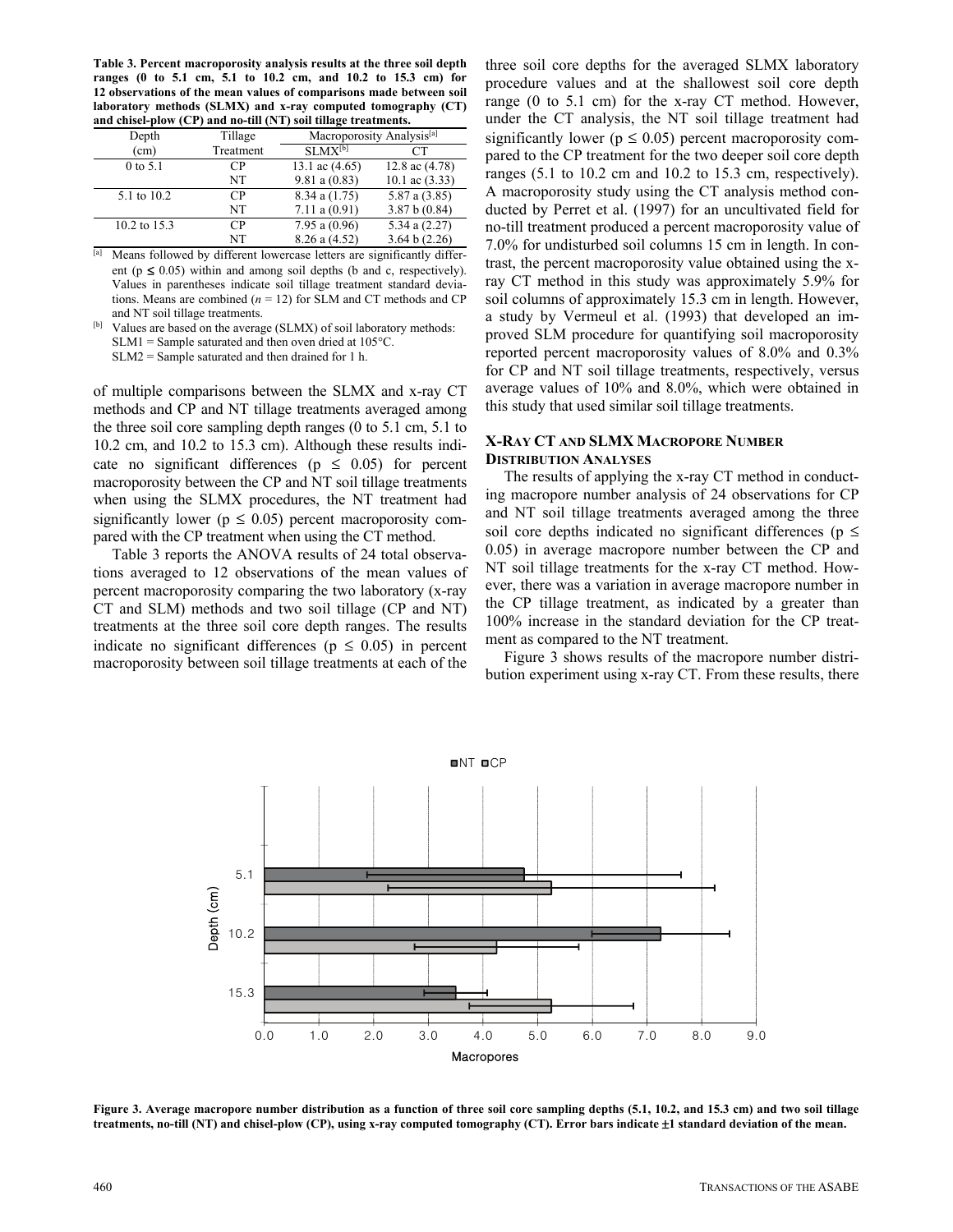was a significantly lower ( $p \leq 0.05$ ) average macropore number for the NT soil tillage treatment than for the CP treatment at the deepest soil core sampling depth (15.3 cm). There also was considerably more variation in the average macropore number for the CP treatment than for the NT treatment at the 10.2 and 15.3 cm soil core sampling depths.

### **X-RAY CT AND SLMX SOIL TILLAGE PRACTICE COMPARISON ANALYSIS**

Soil core samples from two conservation tillage practice treatments (CP and NT) were collected and analyzed for characterizing and quantifying soil physical properties using SLMX and x-ray CT soil structural analysis methods. Statistical analysis also was used to determine significant differences ( $p \le 0.05$ ) between CP and NT soil tillage treatments and SLMX and CT laboratory analysis methods. Another experiment was conducted using the x-ray CT method to determine the number and distribution of macropores observed in the three soil core sample depth profiles (0 to 5.1 cm, 5.1 to 10.2 cm, and 10.2 to 15.3 cm).

The results from this study showed that while the SLMX and x-ray CT procedures are notably different approaches to conducting a soil core sample structural analysis, similar results were obtained by using average values in multiple statistically based comparisons. This indicates that both the SLMX and x-ray CT methods could effectively analyze and quantify soil macroporosity at different soil depths for soils under CP and NT tillage treatments. Significantly higher  $(p \le 0.05)$  soil macroporosity percentage values in the first soil depth range (0 to 5.1 cm; table 3) may be due in part to higher biological activity caused by earthworms or root growth (Logsdon and Linden, 1992) prior to soil core sample collection. These higher macroporosity values could also be a function of chisel-blade cutting in the first 20.3 cm of soil depth (Kay and VandenBygaart, 2002; Sasal et al., 2006), possibly resulting in more pores in the subsurface soil profile.

The results from comparing the CP and NT soil tillage treatments and SLMX and x-ray CT laboratory analysis methods indicated that the analysis methodology was not the same for both SLMX and CT when quantifying the percent macroporosity for the NT treatment. However, both laboratory analysis methods could be used to quantify the percent macroporosity for a particular soil type under the CP treatment.

From the comparisons made for the CP and NT treatments for macropore numbers counted using the x-ray CT method at the three soil profile depths (5.1, 10.2, and 15.3 cm), it is apparent that more variation in the number of macropores was found for both soil tillage treatments at the 5.1 cm soil depth. Alternatively, the number of macropores for the NT treatment showed significantly less variation at the deepest soil core depths (10.2 and 15.3 cm). In essence, this research shows that x-ray CT is an effective method to enumerate pores and visualize the distribution of pores in a soil column.

### **SUMMARY AND CONCLUSIONS**

The use of x-ray CT for analysis of soil structural properties has been investigated for almost 35 years. Consequently, this primarily research-based application of x-ray CT technology has provided important visual and numerical soil structure information and data not readily obtained using conventional SLM protocols. However, several reports over the past 30 years predicted that CT systems would become increasingly available, accessible, and less expensive as an effective non-destructive 3-D soil structural analysis tool. Although a substantial increase in CT system computing power and user efficiency during this period has significantly improved CT image resolution and analysis capabilities, widespread use of this technology has not been the case, since CT applications in soil science have essentially remained a specialized research area using primarily low-resolution medical-grade CT systems that were not designed for soil analysis applications.

The overall findings of this study demonstrate that a higher-resolution industrial-grade x-ray CT scanning system is a more effective tool for conducting qualitative and quantitative soil porosity analyses of soil core samples from various soil tillage practices, as compared to the lowerresolution medical-grade x-ray CT systems used in other similar investigations. Specific conclusions from these findings include the following results and suggestions for future soil structural analysis research applications:

- The comparison of percent macroporosity values between CP and NT soil tillage treatments for the CT analysis method averaged among all three soil core sampling depth ranges (0 to 5.1 cm, 5.1 to 10.2 cm, and 10.2 to 15.3 cm) indicated that the NT treatment had significantly lower percent macroporosity than the CP treatment.
- While the comparison between the CP and NT treatments for both the SLMX and CT analysis methods at each of the three soil core depths showed elevated percent macroporosity values at the shallowest depth (0 to 5.1 cm), the SLMX and CT results indicated that the NT treatment had significantly higher bulk density and lower percent macroporosity than the CP treatment at the two deeper depth ranges (5.1 to 10.2 cm and 10.2 to 15.3 cm) of the soil profiles.
- Although the comparison of macropore number between the CP and NT treatments using the CT method indicated no significant differences when averaged among the three soil core sampling depths, the macropore number distribution analysis determined that the NT treatment had a significantly lower average macropore number than the CP treatment in the deepest soil core depth (15.3 cm). There also was significantly more variation in macropore number in the 10.2 and 15.3 cm soil core depths for the CP treatment than for the NT treatment.
- While variability in the soil types selected for many studies of soil tillage practices could have contributed to the reported inconsistent hydraulic conductivity and percent macroporosity values, the findings from this investigation indicate that percent macroporosity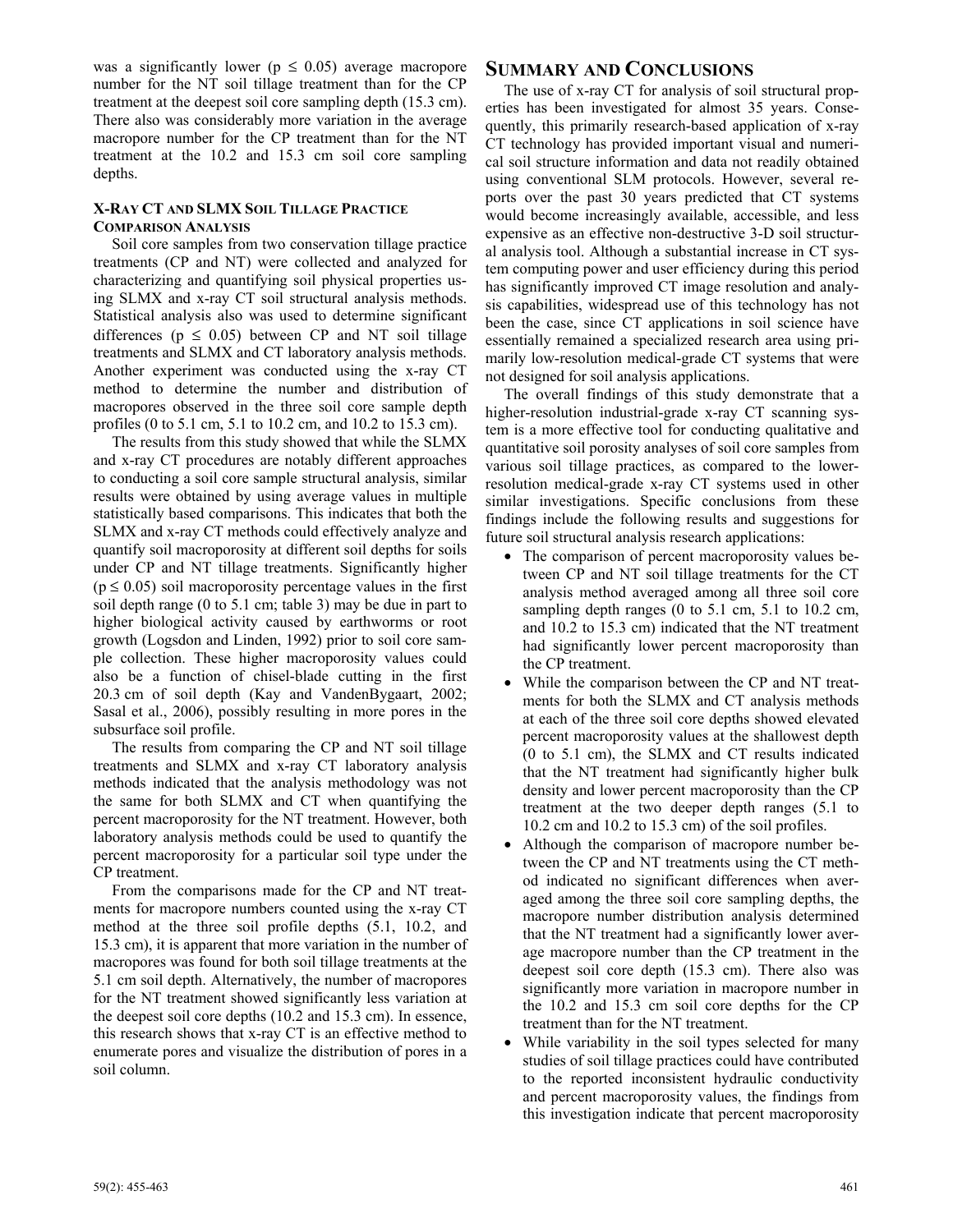values were significantly higher for annual CP rowcrop vegetation systems compared to annual NT rowcrop systems. These findings compare with perennial NT vegetation systems (agroforestry, native prairie, and grass buffers) that had significantly higher percent macroporosity and hydraulic conductivity values than annual NT rowcrop systems, revealing a possible source of the conflicting reports regarding inconsistent soil hydraulic conductivity values for NT systems.

The overall results from this study underscore the potential of an industrial-grade x-ray CT system as an effective soil structural analysis tool. These results also suggest that an online database of x-ray CT soil core 3-D images based on soil type and tillage system could aid soil scientists in laboratory soil structural image comparison and related non-destructive evaluation of soil characteristics and process analysis applications, potentially avoiding the substantial limitations of industrial-grade x-ray CT unit cost and system availability issues.

### **ACKNOWLEDGEMENTS**

The authors thank Dr. Joseph N. Gray for providing access to the x-ray CT scanning facilities and services at the Center for Nondestructive Evaluation at Iowa State University (ISU) for soil core sample CT scanning and image analysis. The principal author thanks Jie Zhang for modifying the computer software to quantify the physical properties of the soil samples. The authors thank Dr. Robert Horton, professor, ISU Department of Agronomy, for his valuable consultation and laboratory assistance, as well as the ISU Agronomy Soil Physics Group, comprised of Tyson Ochsner, Anju Gaur, and Toby Ewing, for assisting the principal author in the data collection and analysis as well as providing technical laboratory assistance. Thanks also to Dr. Renuka Mathur, adjunct assistant professor, ISU Department of Agronomy, and Director of the Soil and Plant Analysis Laboratory, and Dr. Brian Steward and Dr. Lie Tang, professor and associate professor, respectively, ISU Department of Agricultural and Biosystems Engineering, for their reviews of the manuscript.

## **REFERENCES**

- Cassel, D. K., & Nielsen, D. R. (1994). Introduction: The realization of a dream. In S. H. Anderson, & J. W. Hopmans (Eds.), *Tomography of Soil-Water-Root Processes* (pp. 1-5). SSSA Special Publication No. 36. Madison, Wisc.: SSSA.
- Cnudde, V., Masschaele, B., Dierick, M., Vlassenbroeck, J., Hoorebeke, L. V., & Jacobs, P. (2006). Recent progress in x-ray CT as a geosciences tool. *Appl. Geochem., 21*(5), 826-832.
- Crestana, S., Mascarenhas, S., & Pozzi-Mucelli, R. S. (1985). Static and dynamic three-dimensional studies of water in soil using computed tomographic scanning1. *Soil Sci., 140*(5), 326-332.
- de Winter, J. C. F. (2013). Using the Student's t-test with extremely small sample sizes. *Practical Assess. Res. Eval., 18*(10), 1-12.
- Duliu, O. G. (1999). Computer axial tomography in geosciences: An overview. *Earth Sci. Rev., 48*(4), 265-281. [http://dx.doi.org/10.1016/S0012-8252\(99\)00056-2](http://dx.doi.org/10.1016/S0012-8252(99)00056-2)
- Fan, P. (2001). High-resolution CT data acquisition software and 3D visualization tool. MS thesis. Ames, Iowa: Iowa State

University, Center for Nondestructive Evaluation.

- Gantzer, C. J., & Anderson, S. H. (2002). Computed tomographic measurement of macroporosity in chisel-disk and no-tillage seedbeds. *Soil Tillage Res., 64*(1-2), 101-111. [http://dx.doi.org/10.1016/S0167-1987\(01\)00248-3](http://dx.doi.org/10.1016/S0167-1987(01)00248-3)
- Garbout, A., Munkholm, L. J., & Hansen, S. B. (2013). Tillage effects on topsoil structural quality assessed using x-ray CT, soil cores, and visual soil evaluation. *Soil Tillage Res., 128*, 104-109. http://dx.doi.org/10.1016/j.still.2012.11.003
- Grevers, M. C. J., Jong, E. D., & St. Arnaud, R. J. (1989). The characterization of soil macroporosity with CT scanning. *Canadian J. Soil Sci., 69*(3), 629-637. http://dx.doi.org/10.4141/cjss89-062
- Hainsworth, J. M., & Aylmore, L. A. G. (1983). The use of computer-assisted tomography to determine spatial distribution of soil water content. *Soil Res., 21*(4), 435-443. http://dx.doi.org/10.1071/SR9830435
- Helliwell, J., Sturrock, C., Grayling, K. M., Tracy, S. R., Flavel, R. J., Young, I. M., Whalley, W. R., & Mooney, S. (2013). Applications of x-ray computed tomography for examining biophysical interactions and structural development in soil systems: A review. *European J. Soil Sci., 64*(3), 279-297. http://dx.doi.org/10.1111/ejss.12028:1-19
- Hillel, D. (1980). *Fundamentals of Soil Physics.* New York, N.Y.: Academic Press.
- Hopmans, J. W., Vogel, T., & Koblik, P. D. (1992). X-ray tomography of soil water distribution in one-step outflow experiments. *SSSA J., 56*(2), 355-362. http://dx.doi.org/10.2136/sssaj1992.03615995005600020004x
- Hounsfield, G. N. (1973). Computerized transverse axial scanning (tomography): Part 1. Description of system. *British J. Radiol., 46*(552), 1016-1022. http://dx.doi.org/10.1259/0007-1285-46- 552-1016
- Jégou, D., Cluzeau, D., Wolf, H. J., Gandon, Y., & Trénhen, P. (1998). Assessment of the burrow system of *Lumbricus terrestris*, *Aporrectodea giardi*, and *Aporrectodea callignosa* using x-ray computed tomography. *Biol. Fertil. Soils, 26*(2), 116-121.
- Jury, W., & Horton, R. (2004). *Soil Physics* (6th ed.). Hoboken, N.J.: John Wiley and Sons.
- Kasteel, R., Vogel, H. J., & Roth, K. (2000). From local hydraulic properties to effective transport in soil. *European J. Soil Sci., 51*(1), 81-91. http://dx.doi.org/10.1046/j.1365- 2389.2000.00282.x
- Kay, B. D., & VandenBygaart, A. J. (2002). Conservation tillage and depth stratification of porosity and soil organic matter. *Soil Tillage Res., 66*(2), 107-118. [http://dx.doi.org/10.1016/S0167-](http://dx.doi.org/10.1016/S0167-1987(02)00019-3) 1987(02)00019-3
- Ketcham, R. A., & Carlson, W. D. (2001). Acquisition, optimization, and interpretation of x-ray computed tomographic imagery: Applications to the geosciences. *Comput. Geosci., 27*(4), 381-400. [http://dx.doi.org/10.1016/S0098-](. http://dx.doi.org/10.1016/S0098-3004(00)00116-3) 3004(00)00116-3
- Kubiena, W. (1938). *Micropedology.* Ames, Iowa: Collegiate Press.
- Kumar, S., Anderson, S. H., & Udawatta, R. P. (2010a). Agroforestry and grass buffer influences on macropores measured by computed tomography under grazed pasture systems. *SSSA J., 74*(1), 203-212. http://dx.doi.org/10.2136/sssaj2008.0409
- Kumar, S., Anderson, S. H., Udawatta, R. P., & Gantzer, C. J. (2010b). CT-measured macropores as affected by agroforestry and grass buffers for grazed pasture systems. *Agrofor. Syst., 79*(1), 59-65. http://dx.doi.org/10.1007/s10457-009-9264-4
- Logsdon, S. D., & Linden, D. R. (1992). Interactions of earthworms with soil physical conditions influencing plant growth. *Soil Sci., 154*(4), 330-337. [http://dx.doi.org/10.1097/00010694-](. http://dx.doi.org/10.1097/00010694-199210000-00009)